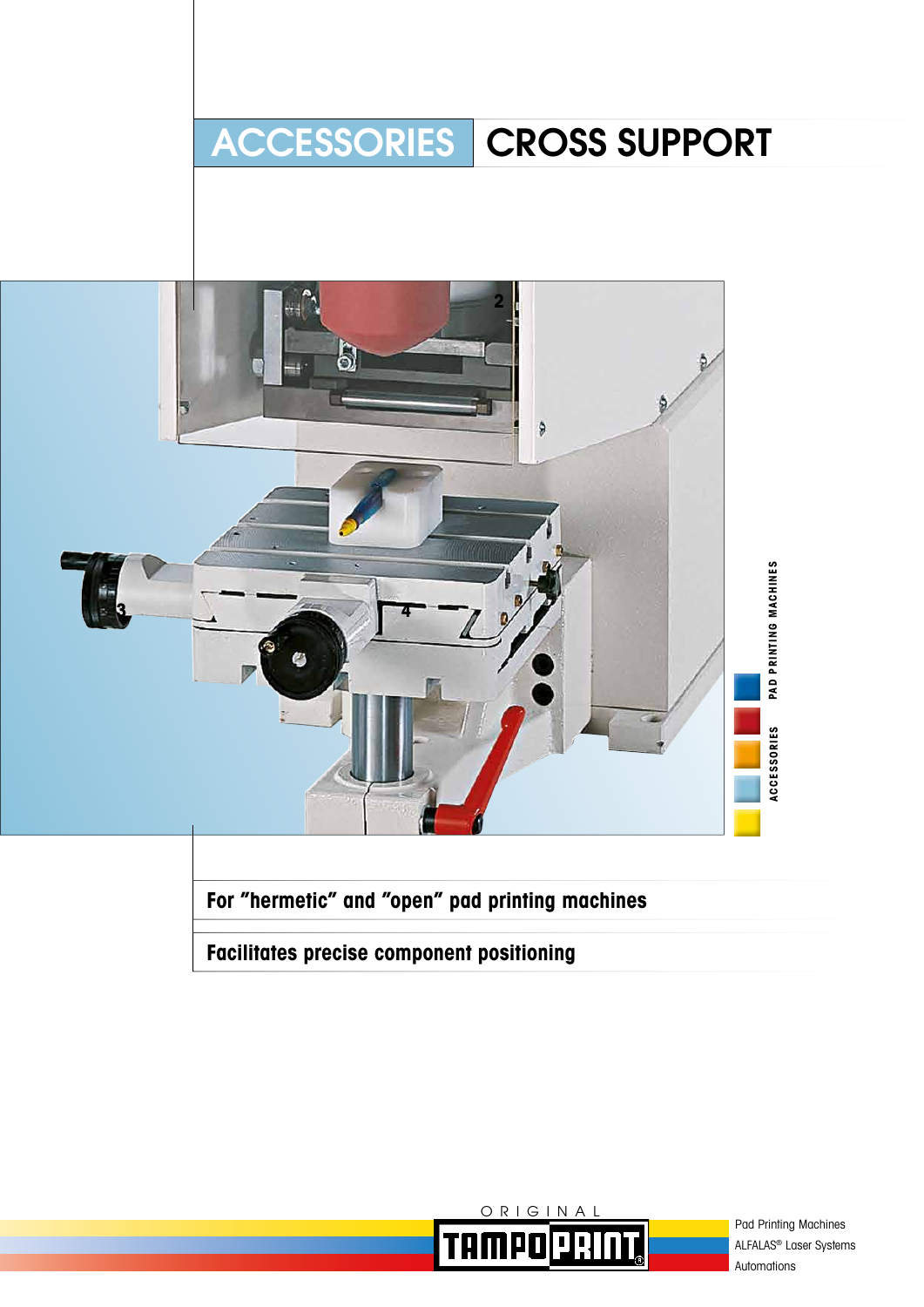



### **Application field**

- For pad printing machines floor standing models
- **Optional for:**

HERMETIC 13-12 universal , HERMETIC 150,

CONCENTRA 130, CONCENTRA 140, CONCENTRA 210, V-130/130 DUO,

TSM 90 universal transverse doctor blade kit,

TSM 130 universal transverse doctor blade kit,

"open" pad printing systems

# **Cross Support LARGE Cross Support SMALL**

### **Application field**

- $\Box$  For pad printing machines floor standing models
- **Optional for:**

HERMETIC 6-12 universal, HERMETIC 9-12 universal, HERMETIC 13-12 universal, HERMETIC 150, CONCENTRA 60, CONCENTRA 90, CONCENTRA 130/140, CONCENTRA 210, V-60/60 DUO, V-90/90 DUO, V-130/130 DUO, TSM 90 universal transverse doctor blade kit, TSM 90 universal transverse doctor blade kit, TSM 130 universal transverse doctor blade kit, "open" pad printing systems

### **Design**

- Made of grey cast iron with two built-in precisely milled dovetail spindles (for high precision).
- Ground readjustable guidings.
- Ground table surface with T-slots (slot nut DIN 508-8, screw thread M6).
- Cross and transversal carriages equipped with: measuring scale in mm graduation and pointer, handwheel with adjustable zero point – partition 0,02mm.

# **Technical data**

| Item No.                                     | 14 10 23     |
|----------------------------------------------|--------------|
| Clamping surface                             | 340 x 200 mm |
| Centre-to-centre T-slots spacing             | 80 mm        |
| x-axis                                       | $+/-$ 80 mm  |
| y-axis                                       | $+/- 55$ mm  |
| Handwheel increments (fine scale adjustment) | $0.02$ mm    |
| Width                                        | 471 mm       |
| Depth                                        | 413 mm       |
| Height                                       | 86 mm        |
| Weight                                       | 20,0 kg      |

## **Design**

- Made of grey cast iron with two built-in precisely milled dovetail spindles (for high precision).
- Ground readjustable guidings.
- Ground table surface with T-slots (slot nut DIN 508-6, screw thread M5).
- Cross and transversal carriages equipped with: measuring scale in mm gradua-tion and pointer, handwheel with adjustable zero point – partition 0,02 mm.

# **Technical data**

| Item No.                                     | 14 10 25     |
|----------------------------------------------|--------------|
| Clamping surface                             | 160 x 100 mm |
| Centre-to-centre T-slots spacing             | 54 mm        |
| x-axis                                       | $+/- 50$ mm  |
| y-axis                                       | $+/- 20$ mm  |
| Handwheel increments (fine scale adjustment) | $0.02$ mm    |
| Width                                        | 257 mm       |
| Depth                                        | 222 mm       |
| Height                                       | 48 mm        |
| Weight                                       | 4,0 kg       |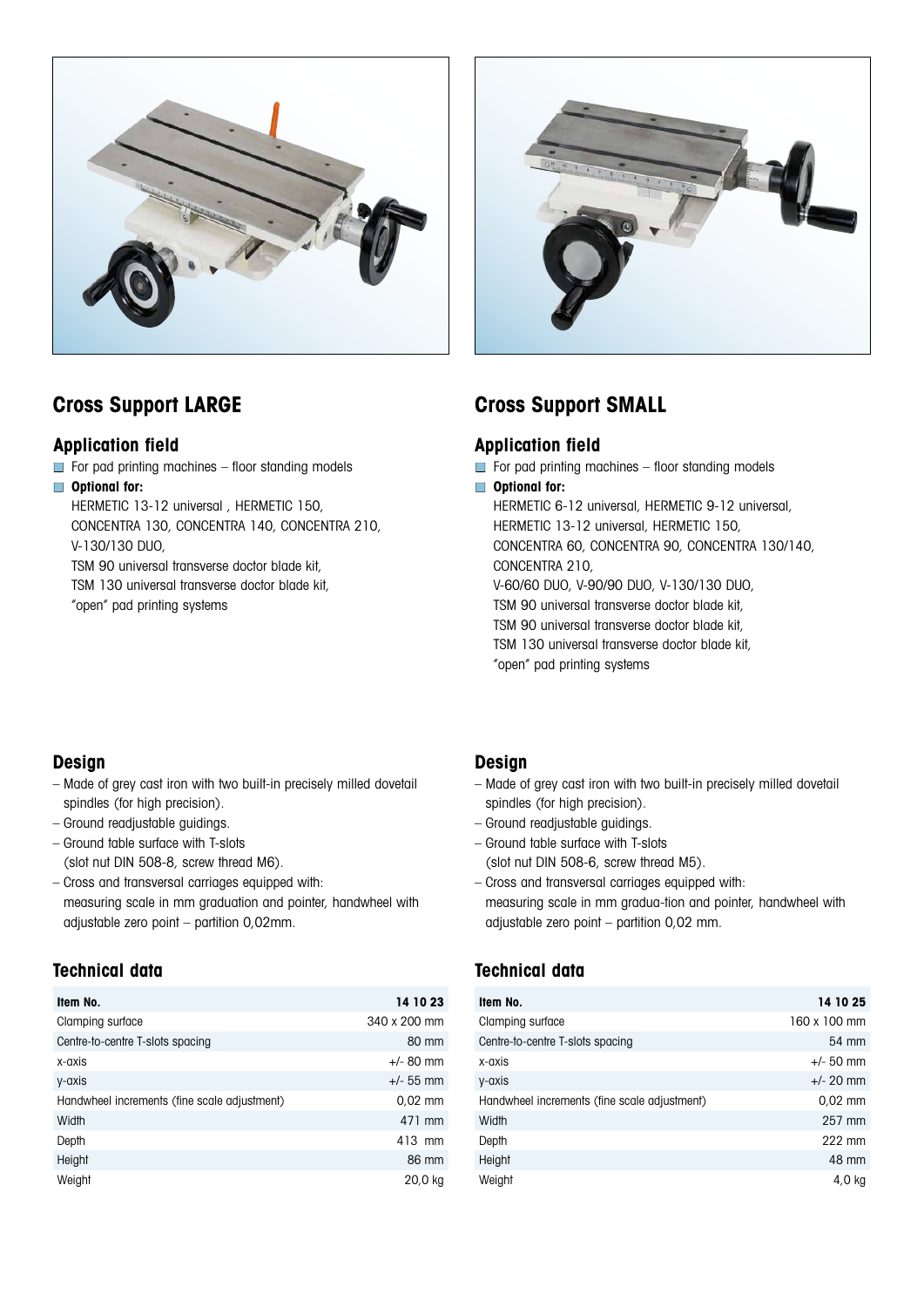



# **Aluminium Cross Support Cross Support SIC 60**

#### **Application field Application field**

- Can be used in all "hermetic" and "open" systems **Lieferumfang bei:**
- HERMETIC 6-12 universal, HERMETIC 9-12 universal, HERMETIC 13-12 universal, HERMETIC 150

#### ■ **Optional for:**

SEALED INK CUP 90 E, SEALED INK CUP 90, SEALED INK CUP 130 E, SEALED INK CUP 90, V-60/60 DUO, V-90/90 DUO, V-130/130 DUO, CONCENTRA 60, CONCENTRA 90, CONCENTRA 130, CONCENTRA 140, CONCENTRA 210, TSM 60 universal transverse doctor blade kit, TSM 90 universal transverse doctor blade kit, TSM 130 universal transverse doctor blade kit, "open" pad printing machines

#### **Design**

- Made of grey cast iron, built-in spindles.
- Ground readjustable guidings.
- Milled table surface with T-slots
- (slot nut DIN 508-8, screw thread M6).
- Cross and transversal carriages can be adjusted by means of a handwheel with adjustable zero point, partition 0,05 mm.

## **Technical data Technical data**

| Item No.                                     | 14 10 31     |
|----------------------------------------------|--------------|
| Clamping surface                             | 197 x 197 mm |
| Centre-to-centre T-slots spacing             | 60 mm        |
| x-axis                                       | $+/- 70$ mm  |
| y-axis                                       | $+/- 70$ mm  |
| Handwheel increments (fine scale adjustment) | $0.05$ mm    |
| Width                                        | 320 mm       |
| Depth                                        | 320 mm       |
| Height                                       | 75 mm        |
| Weight                                       | 3,9 kg       |

#### **Accessories:**

| Adaptor kit SEALED INK CUP 130 E, SEALED INK CUP 130 | Item No. 25 07 00 |
|------------------------------------------------------|-------------------|
| Adaptor kit SEALED INK CUP 90 E, SEALED INK CUP 90   | Item No. 25 07 01 |

- **Optional for:** 
	- SEALED INK CUP 60 E, SEALED INK CUP 60

#### **Design**

- Made of aluminium profile material.
- T-slots (slot nut DIN 508-8, screw thread M6) for fixing the jig.
- Cross and transversal carriages can be adjusted by means of adjusting wheels.

| Item No.                                               | 25 05 64            |
|--------------------------------------------------------|---------------------|
| Clamping surface                                       | 195 x 125 mm        |
| Centre-to-centre T-slots spacing                       | $25 \text{ mm}$     |
| x-axis                                                 | $+/- 10$ mm         |
| y-axis                                                 | $+/- 10$ mm         |
| z-axis                                                 | $+/- 20$ mm         |
| Handwheel increments (only z-axis, via clamping lever) | infinitely variable |
| Width                                                  | 253 mm              |
| Depth                                                  | 180 mm              |
| Height                                                 | 143-186 mm          |
| Weight                                                 | 3,7 kg              |